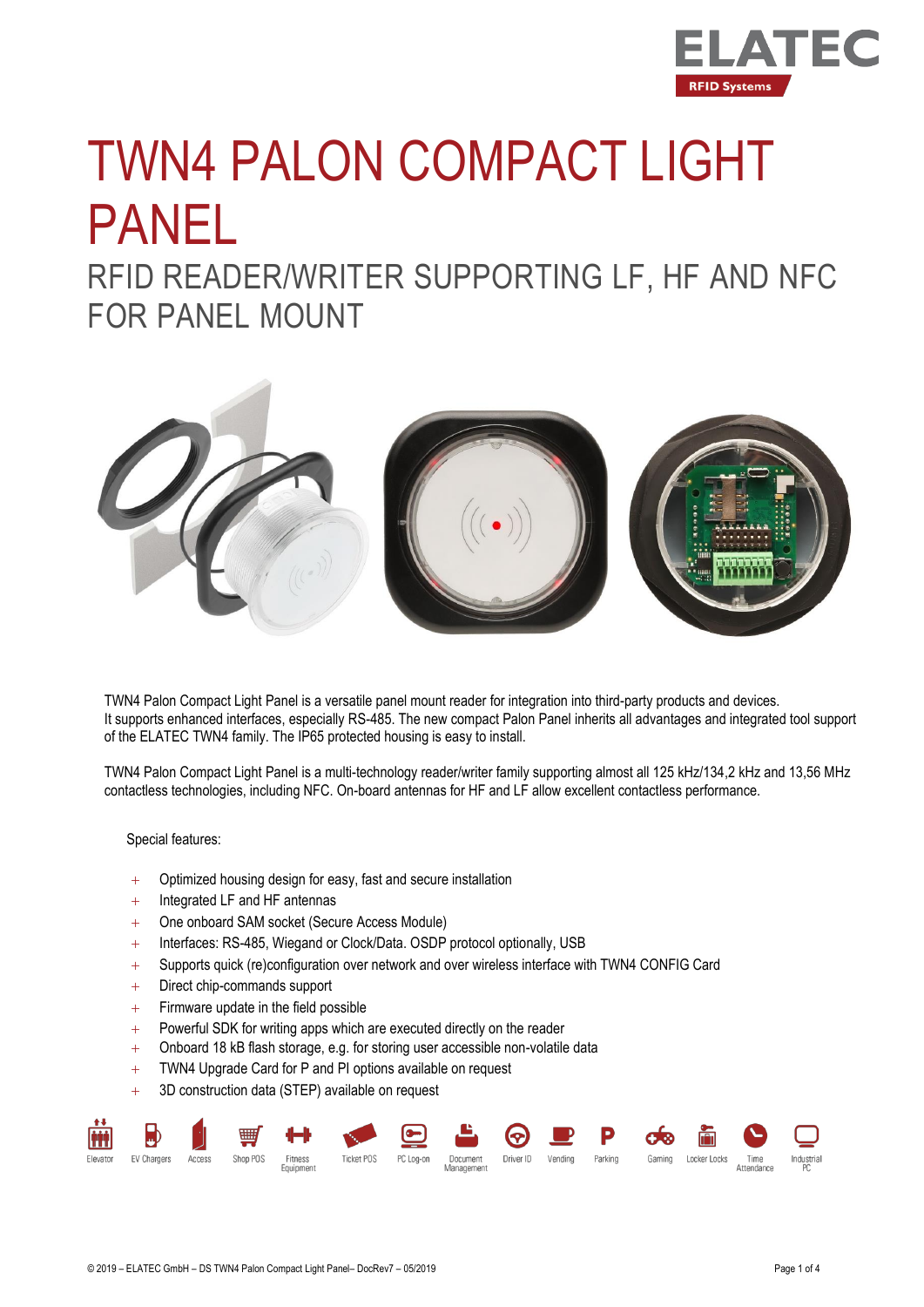

| TECHNICAL DATA                                                                         |                                                                                                                                                                                                                                                                                                                                                                                                     |
|----------------------------------------------------------------------------------------|-----------------------------------------------------------------------------------------------------------------------------------------------------------------------------------------------------------------------------------------------------------------------------------------------------------------------------------------------------------------------------------------------------|
| <b>FREQUENCY</b>                                                                       | 125 kHz/134,2 kHz (LF) / 13,56 MHz (HF)                                                                                                                                                                                                                                                                                                                                                             |
| <b>ANTENNAS</b>                                                                        | Integrated                                                                                                                                                                                                                                                                                                                                                                                          |
| <b>HOUSING</b>                                                                         | Transparent Polycarbonate (PC) housing, black PC outer mounting ring. TWN4 Palon Panel<br>PCB pre-installed. ABS locknut M63 x 1.5, black or grey, pre-installed design inlay<br>(customizable). For mounting hole diameter 63,2 mm with anti-twist protection                                                                                                                                      |
| DIMENSIONS (L X W X H)                                                                 | 82 mm x 82 mm x 34,2 mm (3,23 inch x 3,23 inch x 1,35 inch)                                                                                                                                                                                                                                                                                                                                         |
| POWER SUPPLY                                                                           | 9.0 V - 30 V via connector X1; 4.3 V - 5.5 V via micro USB<br>Limited power source according to IEC60950-1 or PS2 classified IEC62368-1, short-circuit<br>current $< 8$ A                                                                                                                                                                                                                           |
| <b>CURRENT CONSUMPTION</b>                                                             | Operating: typ. 150 mA @12 V; Idle: typ. 50 mA @12 V; Peak typ. 230 mA @12 V                                                                                                                                                                                                                                                                                                                        |
| <b>TEMPERATURE RANGE</b>                                                               | Operating: -25 °C up to +80 °C (-13 °F up to +176 °F)<br>Storage: -40 °C up to +85 °C (-40 °F up to +185 °F)                                                                                                                                                                                                                                                                                        |
| <b>RELATIVE HUMIDITY</b>                                                               | IP65 protected housing (frontside, when mounted)<br>5% to 95% non-condensing (inner electronic components)                                                                                                                                                                                                                                                                                          |
| <b>READ-/WRITE DISTANCE</b>                                                            | Up to 100 mm / 4 inch, depending on transponder and OEM environment                                                                                                                                                                                                                                                                                                                                 |
| PERIPHERAL INTERFACES                                                                  | RS-485; OSDP <sup>8)</sup> protocol optionally; Output 5V: Wiegand (D0/D1) or Clock/Data; USB                                                                                                                                                                                                                                                                                                       |
| <b>OPERATING MODES (USB)</b>                                                           | USB keyboard emulation - USB virtual COM port - CCID / PC/SC 2.01                                                                                                                                                                                                                                                                                                                                   |
| <b>MTBF</b>                                                                            | 500.000 hours (electronic components)                                                                                                                                                                                                                                                                                                                                                               |
| <b>WEIGHT</b>                                                                          | 77 g (2,72 oz)                                                                                                                                                                                                                                                                                                                                                                                      |
| WIRE CONNECTOR                                                                         | PCB terminal block, 8 positions, push-in spring connection for wires 0.2 to 0.5 mm <sup>2</sup> / AWG<br>24 to 20, tool-free cable wiring                                                                                                                                                                                                                                                           |
| SABOTAGE DETECTION                                                                     | Infrared tamper detector, front facing                                                                                                                                                                                                                                                                                                                                                              |
| <b>DIP SWITCH</b>                                                                      | 8 position DIP switch for RS-485: addressing, speed settings, line termination                                                                                                                                                                                                                                                                                                                      |
| <b>SIGNALING</b>                                                                       | Center RGB LED; acoustic loudspeaker                                                                                                                                                                                                                                                                                                                                                                |
| SUPPORTED TRANSPONDERS                                                                 | ISO14443A:<br>LEGIC Advant <sup>1)</sup> , MIFARE Classic, MIFARE Classic EV1 <sup>2</sup> ), MIFARE Mini, MIFARE DESFire<br>EV1, MIFARE DESFire EV2 <sup>2)</sup> , MIFARE Plus S, X, MIFARE Pro X <sup>3)</sup> , MIFARE Ultralight,<br>MIFARE Ultralight C, MIFARE Ultralight EV1, NTAG2xx, SLE44R35, SLE66Rxx (my-d<br>move) <sup>4)</sup> , Topaz, HID iClass SEOS <sup>1)</sup><br>ISO14443B: |
| (STANDARD) 13,56 MHz                                                                   | Calypso <sup>3)</sup> , Calypso Innovatron protocol <sup>3)</sup> , CEPAS <sup>3)</sup> , HID iCLASS <sup>1)</sup> , Moneo <sup>3)</sup> , Pico Pass <sup>4)</sup> ,<br>SRI4K, SRIX4K, SRI512, SRT512<br>ISO18092 ECMA-340:                                                                                                                                                                         |
|                                                                                        | NFC Forum Tag 1-5, NFC Peer-to-Peer, Sony FeliCa <sup>5)</sup> , NFC Active and passive<br>communication mode<br>ISO15693:                                                                                                                                                                                                                                                                          |
|                                                                                        | EM4x338), EM4x353), HID iCLASS <sup>1)</sup> , HID iCLASS SE/SR <sup>1)</sup> , ICODE SLI, LEGIC Advant <sup>1)</sup> ,<br>M24LR16/64, MB89R118/119, SRF55Vxx (my-d vicinity) <sup>3)</sup> , Tag-it, PicoPass <sup>4)</sup>                                                                                                                                                                        |
| SUPPORTED TRANSPONDERS<br>(STANDARD) 125 kHz <sup>12)</sup> , 134,2 kHz <sup>12)</sup> | AWID, Cardax, CASI-RUSCO, Deister <sup>6</sup> ), EM4100, 4102, 4200 <sup>7</sup> ), EM4050, 4150, 4450, 4550,<br>EM43058), FDX-B, EM4105, HITAG 19), HITAG 29), HITAG S9), ICT8), IDTECK, Isonas, Keri,<br>Miro, Nedap <sup>6)</sup> , PAC, Pyramid, Q5, T5557, T5567, T5577, TIRIS/HDX, TITAN (EM4050),<br>UNIQUE, ZODIAC                                                                         |
| SUPPORTED TRANSPONDERS<br>(OPTION P)                                                   | All standard transponders, Cotag, G-Prox <sup>5)</sup> , HID DuoProx II, HID ISO Prox II, HID Micro<br>Prox, HID ProxKey III, HID Prox, HID Prox II, Indala, ioProx, Nexwatch                                                                                                                                                                                                                       |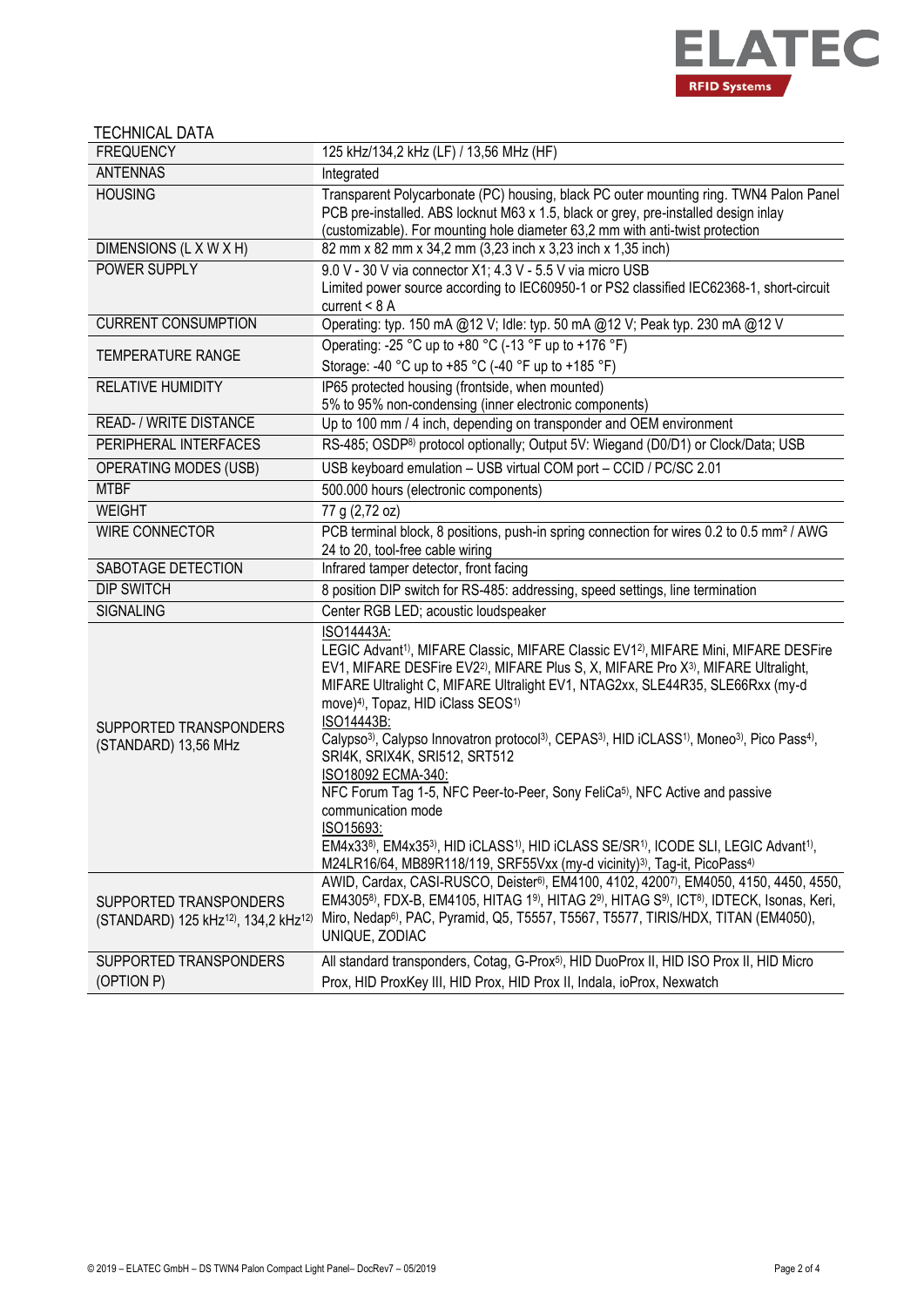

| SUPPORTED TRANSPONDERS<br>(OPTION PI)        | Requires TWN4 SIO Card, All Standard Transponders, All Version P Transponders,<br>HID iCLASS, HID iCLASS SE/SR/Elite, HID iCLASS SEOS (CSN & Facility Code/PAC) <sup>10)</sup> , |                                                                                                                                                                           |  |  |  |  |
|----------------------------------------------|----------------------------------------------------------------------------------------------------------------------------------------------------------------------------------|---------------------------------------------------------------------------------------------------------------------------------------------------------------------------|--|--|--|--|
| <b>OS SUPPORT</b>                            | Windows XP, Vista, Embedded CE <sup>8)</sup> , 7 (32-/64-bit), 8, 8.1, 10, Linux, Android <sup>8)</sup> , iOS <sup>8)</sup> ,<br>MAC OS X <sup>8)</sup>                          |                                                                                                                                                                           |  |  |  |  |
| <b>TRANSMISSION SPEED</b>                    | RS-485: up to 38.400 baud; USB Full speed (12 Mbit/s); HF Air: up to 848 kbit/s,                                                                                                 |                                                                                                                                                                           |  |  |  |  |
| <b>EXTENSION SLOT</b>                        | One SAM socket for ID-000 cards or modules                                                                                                                                       |                                                                                                                                                                           |  |  |  |  |
| <b>CERTIFICATION NAME</b>                    | <b>TWN4 Palon Compact</b>                                                                                                                                                        |                                                                                                                                                                           |  |  |  |  |
| CERTIFICATION(S)                             | CE, RoHS-II compliant - pending FCC / IC                                                                                                                                         |                                                                                                                                                                           |  |  |  |  |
| ORDER CODE(S)                                | Box Kit:                                                                                                                                                                         | TWN4 Palon Compact Panel Light reader in transparent housing, black outer mounting ring,<br>locknut, O ring seal, standard inlay, installation instruction, cardboard box |  |  |  |  |
|                                              | T4PK-F02TR6                                                                                                                                                                      | TWN4 Palon Compact, Light Panel Kit, as described                                                                                                                         |  |  |  |  |
|                                              | T4PK-F02TR6-P                                                                                                                                                                    | same, P Option                                                                                                                                                            |  |  |  |  |
|                                              | T4PK-F02TR6-PI                                                                                                                                                                   | same, PI Option                                                                                                                                                           |  |  |  |  |
|                                              | Bulk Packaging:                                                                                                                                                                  |                                                                                                                                                                           |  |  |  |  |
|                                              | TWN4 Palon Compact Panel Light reader in transparent housing, black outer mounting ring,<br>locknut, O ring seal, standard inlay, packed in bulk plastic bag                     |                                                                                                                                                                           |  |  |  |  |
|                                              |                                                                                                                                                                                  |                                                                                                                                                                           |  |  |  |  |
|                                              | T4PK-F04TR6                                                                                                                                                                      | TWN4 Palon Compact, Light Panel Kit, as described                                                                                                                         |  |  |  |  |
|                                              | T4PK-F04TR6-P<br>T4PK-F04TR6-PI                                                                                                                                                  | same, P Option<br>same, PI Option                                                                                                                                         |  |  |  |  |
| <b>ACCESSORIES</b>                           | HOPL-YR01TR                                                                                                                                                                      | Palon Panel transparent housing with black design frame                                                                                                                   |  |  |  |  |
|                                              | MECH-LNB01                                                                                                                                                                       | Locknut                                                                                                                                                                   |  |  |  |  |
|                                              | MECH-ORB01                                                                                                                                                                       | O-ring seal                                                                                                                                                               |  |  |  |  |
| $11.117.221.222.2222.2322.2422.242.242.242.$ | CAB-B9<br>لمناصر للمناج المتحدثات المتارين فالمراكبة                                                                                                                             | USB A / USB Micro Cable<br>والمناجب واحجا الأفاجعة والمارية بالماري واللاكية<br>المستشر والمستور والمستحدا الألف والمستور المستور                                         |  |  |  |  |

<sup>1)</sup>UID only <sup>2</sup>)r/w enhanced security features on request <sup>3)</sup>r/w in direct chip command mode <sup>4)</sup>UID only, read/write on request <sup>5)</sup>UID + r/w public area <sup>6)</sup>Hash value only <sup>7)</sup>Only emulation of 4100, 4102 <sup>8)</sup>On request <sup>9)</sup>Without encryption <sup>10)</sup>UID + PAC (CSN & Facility Code), r/w on request <sup>11)</sup>In preparation

<sup>12)</sup> 125/134.2kHz technology requires a Russian local test and import license from the ministry of Trade and Industry (MINPROMTORC). This license has to be in place before Elatec can accept any order to be shipped to Russia